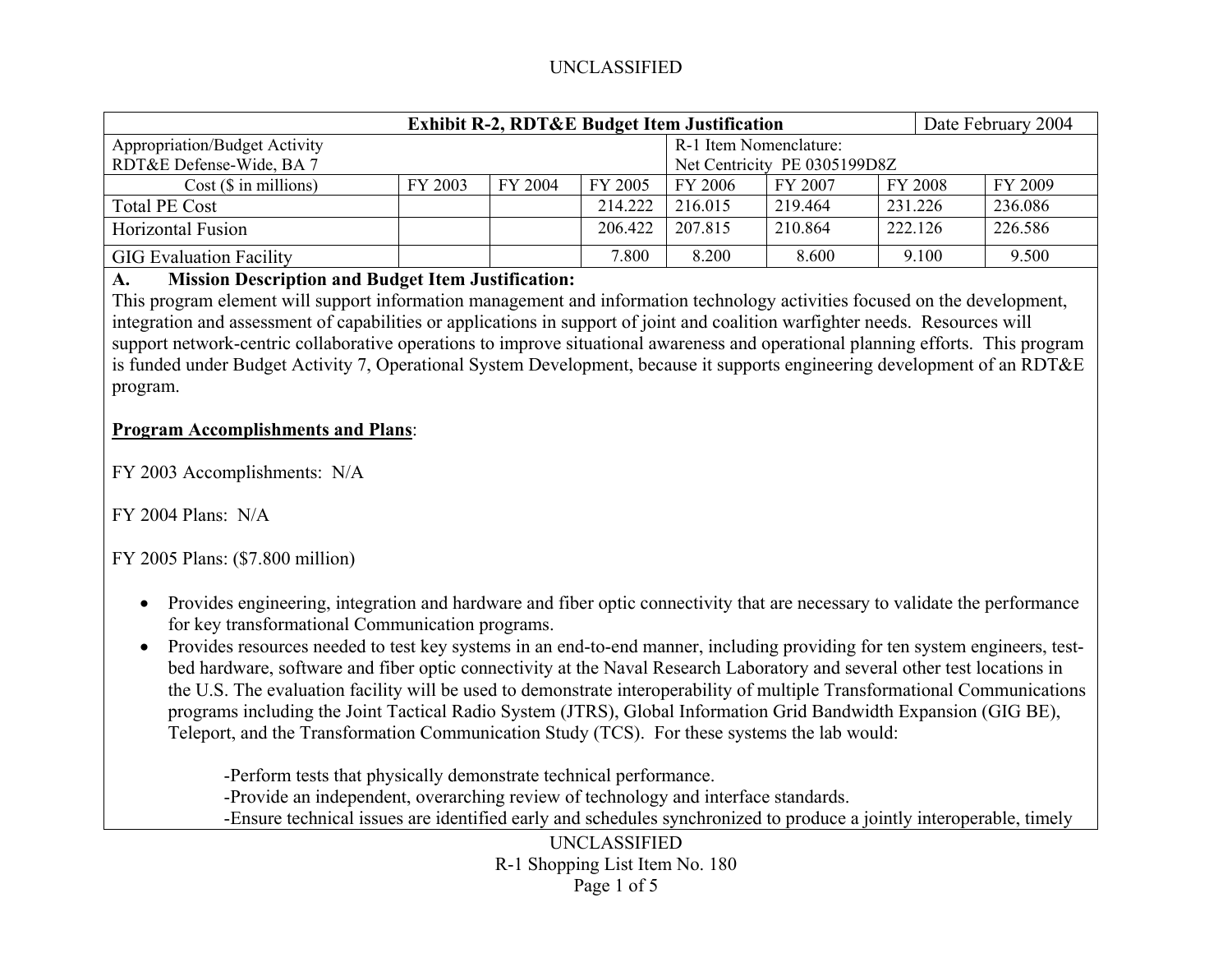and cost-effective architecture development.

-Prevent costly program reworks and restructuring, and more importantly, head off delays in providing joint warfighter connectivity.

B. **Program Change Summary:** (Show total funding, schedule, and technical changes for the program element that have occurred since the previous President's Budget Submission)

|                                  | FY 2003 | FY 2004 | FY 2005 |
|----------------------------------|---------|---------|---------|
| Previous President's Budget      |         |         |         |
| <b>Current BES</b>               |         |         | 214.222 |
| <b>Total Adjustments</b>         |         |         | 214.222 |
| Congressional program reductions |         |         |         |
| Congressional rescissions        |         |         |         |
| Congressional increases          |         |         | 206.422 |
| Reprogrammings                   |         |         |         |
| <b>DERF</b> Adds                 |         |         |         |
| Program Increase                 |         |         | 7.800   |

Program Change Summary:

FY 2005: Funding transferred from PE 0305190D8Z to PE 0305199D8Z to implement the restructuring of Defense Intelligence – 206.422 million, Program Decision Memorandum adjustment –7.800 million.

#### **C. Other Program Funding Summary: N/A**

**D. Acquisition Strategy: N/A**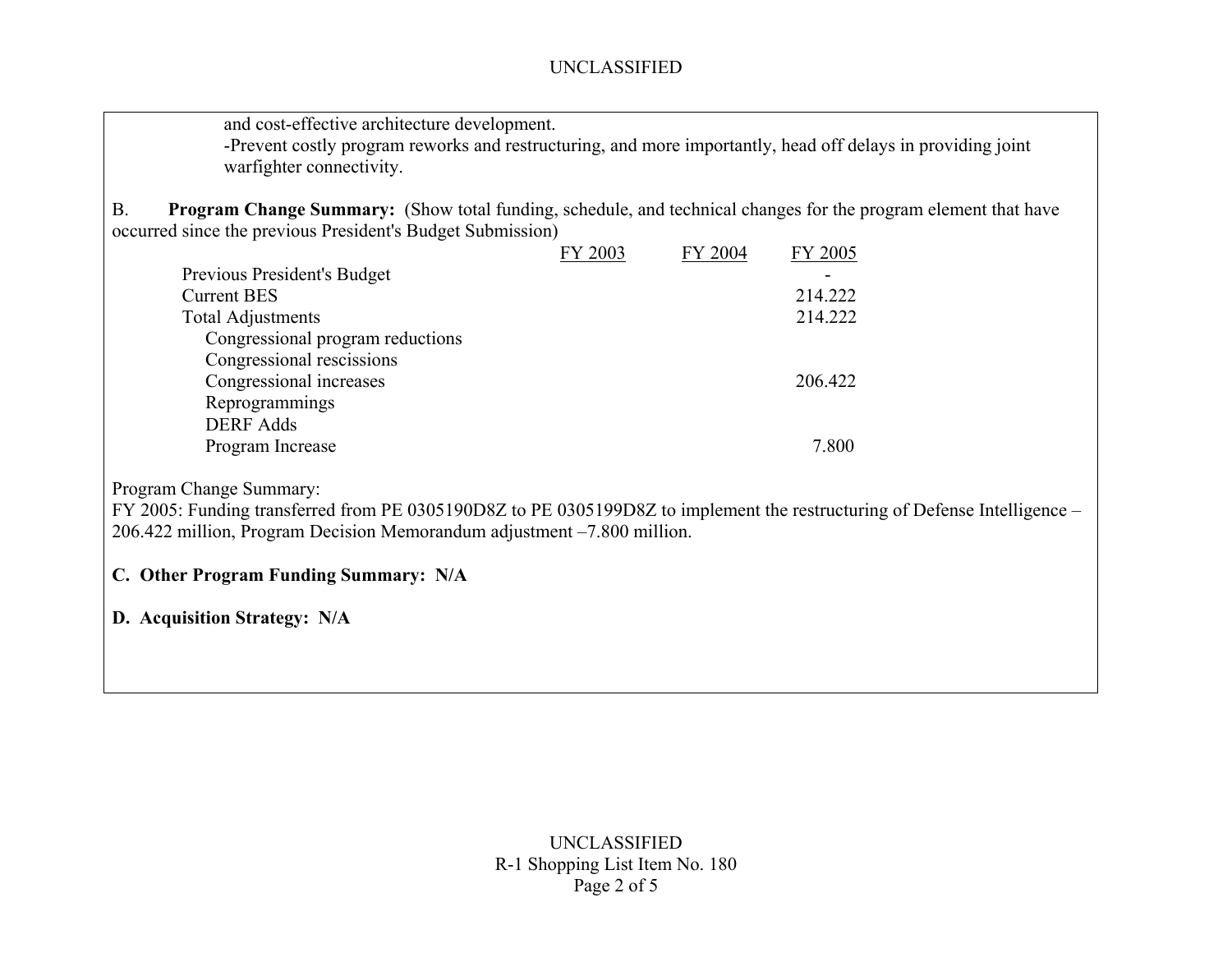| <b>Exhibit R-2a, RDT&amp;E Project Justification</b> |                                     |                               |         |                   |         |         |      | Date: February 2004 |  |
|------------------------------------------------------|-------------------------------------|-------------------------------|---------|-------------------|---------|---------|------|---------------------|--|
| <b>Appropriation/Budget Activity</b>                 | Project Name and Number: Horizontal |                               |         |                   |         |         |      |                     |  |
| RDT&E, Defense-Wide, BA 7                            |                                     |                               |         | Fusion/0305199D8Z |         |         |      |                     |  |
| $Cost$ ( $\$\$ in millions)                          | FY 2003                             | $\mid$ FY 2004 $\mid$ FY 2005 |         | FY 2006           | FY 2007 | FY 2008 |      | FY 2009             |  |
| Project Name: Horizontal Fusion                      |                                     |                               | 200.122 | 204.615           | 209.264 | 220.496 |      | 224.925             |  |
| <b>GWOT</b> - Horizontal Fusion                      |                                     |                               | 6.300   | 3.200             | .600    |         | .630 | .661                |  |

## **A. Mission Description and Budget Item Justification:**

The Horizontal Fusion program overcomes acknowledged limitations in Joint Force operations caused by the inability to rapidly adjust plans and tactics for situational awareness while taking advantage of the explosion in battlefield intelligence and information sources such as advanced sensor equipped UAVs, improved Special Reconnaissance capabilities and ongoing developments and deployment of digitized support systems. The HF portfolio breaks with the platform-centric operations in favor of a more effective net-centric approach that provides increased capability to the edge of the network. Horizontal Fusion provides Joint Force Commanders and their Battle Staffs with needed capabilities for increasing the speed of Command of widely dispersed Joint Forces to operate against a wide range of threats and to support new methods of war fighting – emphasizing more rapid and effective integration of operational intelligence planning by providing operators on the edge with the applications and data access to effectively achieve situational awareness without latency and ensure that the entire chain of command can simultaneously view events as the unfold. This portfolio promotes a shortened timeline to implement the Global Information Grid (GIG) architecture and addresses capabilities to enable time sensitive, net-centric collaborative operations among operational and selected elements of a Coalition/Joint Task Force by examining existing intelligence community and DoD programs to determine how quickly they can be extended to a net-centric operational environment, how well they can exchange services and operate effectively together, and the impact it will have on the advancement of decision support capabilities for the battle-field commander and Communities of Interest. The ability to "customize" the information space to support specific operational needs represents a major improvement over systems that rely on single viewpoint, information push. Most of the program's objectives are achievable via integration of commercially available leading edge capabilities for collaboration, information fusion and mission rehearsal. While these capabilities are largely commercial in nature, the interoperability and information security challenges presented will require new approaches to large-scale integration. The HF portfolio represents a comprehensive solution and encompasses the selection, procurement, and deployment of leading edge commercial IT components (hardware and software), security services, procedures and training. The program synchronizes and integrates evaluated IT into selected programs of platforms identified for their Joint operational value and compatibility with the Global Information Grid architecture. The portfolio will maintain an alignment with the Services objectives, integration initiatives and requirements issues but maintain an approach that values finding feasible solutions to the problems of net-centric warfare.

#### **Accomplishments/Planned Program**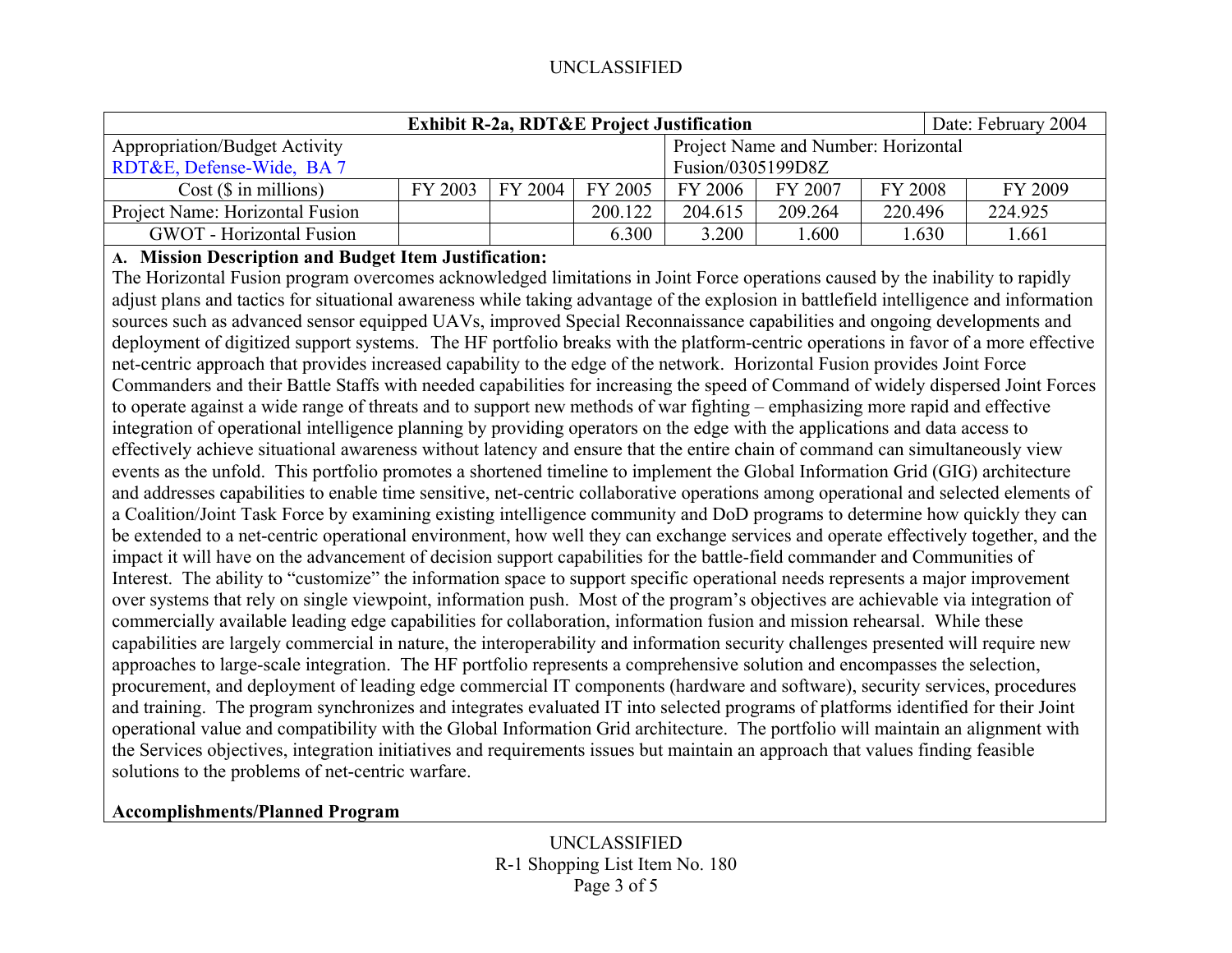## UNCLASSIFIED

|                                                                                                                                                                                                                                                                                                                                                                                                                                                                                                                                                                                                                                                                                                                                                                                                                                                                                                                                                                                                                                                                                                                                                                                                                                                                                                                                                                                                                                                                                                                                                                                                                                                                                                                                                                       | FY 2003 | FY 2004 | FY 2005 |
|-----------------------------------------------------------------------------------------------------------------------------------------------------------------------------------------------------------------------------------------------------------------------------------------------------------------------------------------------------------------------------------------------------------------------------------------------------------------------------------------------------------------------------------------------------------------------------------------------------------------------------------------------------------------------------------------------------------------------------------------------------------------------------------------------------------------------------------------------------------------------------------------------------------------------------------------------------------------------------------------------------------------------------------------------------------------------------------------------------------------------------------------------------------------------------------------------------------------------------------------------------------------------------------------------------------------------------------------------------------------------------------------------------------------------------------------------------------------------------------------------------------------------------------------------------------------------------------------------------------------------------------------------------------------------------------------------------------------------------------------------------------------------|---------|---------|---------|
| Accomplishment/ Effort/Subtotal Cost                                                                                                                                                                                                                                                                                                                                                                                                                                                                                                                                                                                                                                                                                                                                                                                                                                                                                                                                                                                                                                                                                                                                                                                                                                                                                                                                                                                                                                                                                                                                                                                                                                                                                                                                  |         |         | 206.442 |
| RDT&E Articles Quantity *(as applicable)                                                                                                                                                                                                                                                                                                                                                                                                                                                                                                                                                                                                                                                                                                                                                                                                                                                                                                                                                                                                                                                                                                                                                                                                                                                                                                                                                                                                                                                                                                                                                                                                                                                                                                                              |         |         |         |
| FY 2003 Accomplishments: N/A                                                                                                                                                                                                                                                                                                                                                                                                                                                                                                                                                                                                                                                                                                                                                                                                                                                                                                                                                                                                                                                                                                                                                                                                                                                                                                                                                                                                                                                                                                                                                                                                                                                                                                                                          |         |         |         |
| $FY$ 2004 Plans: $N/A$                                                                                                                                                                                                                                                                                                                                                                                                                                                                                                                                                                                                                                                                                                                                                                                                                                                                                                                                                                                                                                                                                                                                                                                                                                                                                                                                                                                                                                                                                                                                                                                                                                                                                                                                                |         |         |         |
| FY 2005 Plans:<br>Continue commercial technology investigation and evaluation<br>$\bullet$<br>Continue net-centric implementation of GIG architecture<br>$\bullet$<br>Coordinate with Combatant commanders for their attaching to "the net"<br>$\bullet$<br>Continue expansion of sense-making tools (i.e., speech translation, multi-language translation, complex pattern recognition)<br>$\bullet$<br>Continue to locate and incorporate information sources (both tactical and national for bi-lateral information sharing)<br>$\bullet$<br>Continue to refine the HF environment and services (i.e., Collaboration tool suite interoperability)<br>$\bullet$<br>Deliver additional enterprise services consistent with the Net Centric Enterprise System (NCES) activity<br>$\bullet$<br>Leverage GIG Bandwidth expansion to refine information sharing and net-centric processes<br>$\bullet$<br>Investigate ways of incorporating GIG-BE and Wide-band SATCOM proof-of-concept activities into the annual Horizontal<br>$\bullet$<br><b>Fusion demonstrations</b><br>Investigate and incorporate multiple end users platforms (low end – palm computing to high-end desktops and servers)<br>Investigate Secure Wireless technology to promulgate net-centric capability as far into the operational field as possible.<br>$\bullet$<br>Continue to address streamlined security policy implementation with evaluation and testing of security technologies<br>$\bullet$<br>emphasizing cross-domain information exchange<br>Address tactics, techniques and procedures for net-centric operations within the Service schools and exercises<br>$\bullet$<br>Continue to evaluate the parameters of the physical and logical edge of tactical data environments |         |         |         |